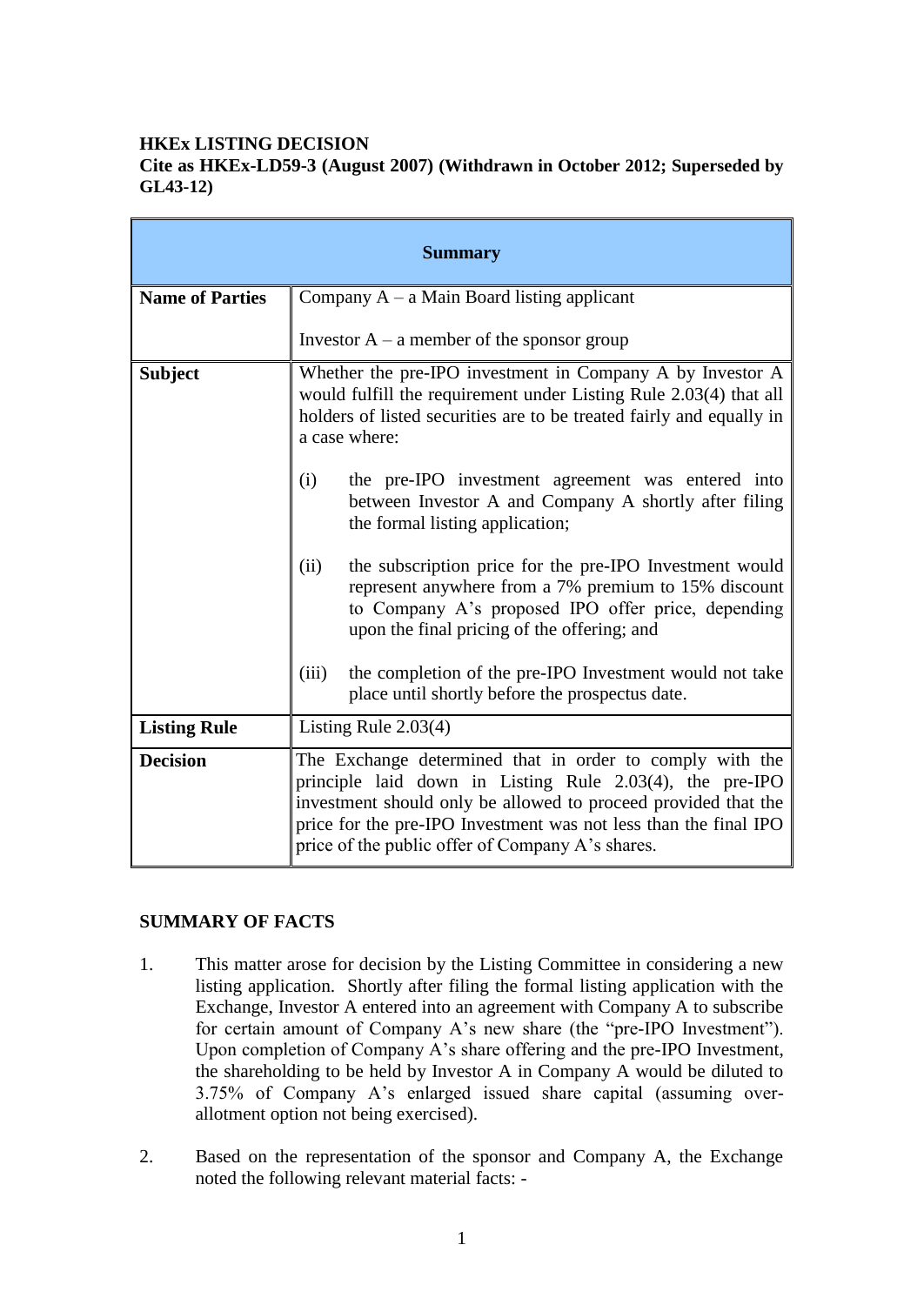- a. the completion of the pre-IPO Investment would not take place until shortly before the prospectus date, if not later;
- b. the pricing of the pre-IPO Investment was arrived at after an arm"s length negotiation process. Based on the then current offer statistics, the subscription price for the pre-IPO Investment would represent anywhere from a 7% premium to 15% discount to Company A"s proposed IPO offer price, depending upon the final pricing of the offering;
- c. Investor A would have no right to subscribe for further shares in Company A; would be subject to a lock-up restriction of 6 months from the date of listing; and would merely be a passive minority shareholder without influence or operational control over Company A; and
- d. relevant disclosure as to the major terms of the pre-IPO Investment had been included in the prospectus.

### **THE ISSUE RAISED FOR CONSIDERATION**

- 3. Whether the pre-IPO Investment in Company A by Investor A would fulfill the requirement under Listing Rule 2.03(4) that all holders of listed securities are to be treated fairly and equally where:
	- (i) the pre-IPO investment agreement was entered into between Investor A and Company A shortly after filing the formal listing application;
	- (ii) the subscription price for the pre-IPO Investment would represent anywhere from a 7% premium to 15% discount to Company A"s proposed IPO offer price, depending upon the final pricing of the offering; and
	- (iii) the completion of the pre-IPO Investment would not take place until shortly before the prospectus date.

#### **APPLICABLE LISTING RULES OR PRINCIPLES**

4. Listing Rule 2.03(4) requires that:

all holders of listed securities are treated fairly and equally.

# **ANALYSIS**

- 5. The Exchange considered that Investor A had not yet assumed a real financial and equity risk for the pre-IPO Investment.
- 6. The Listing Decision HKEx-LD36-1 ("HKEx-LD36-1") stated, among other things, that placings of shares shortly before a listing application should be permitted subject to full disclosure in the prospectus. In light of the fact that